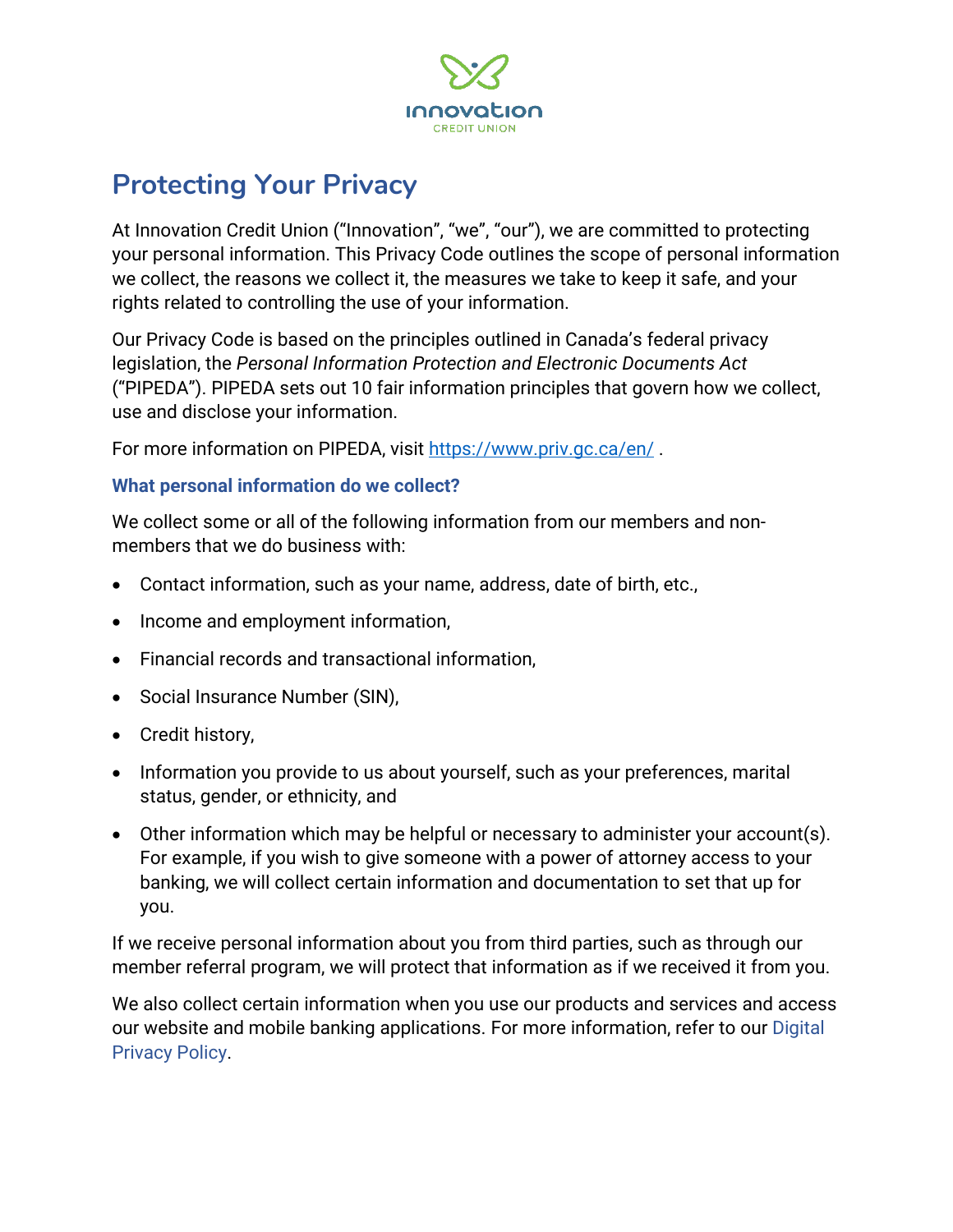## **Who do we share your personal information with?**

We never sell, rent, or lease your personal information. We share your information for the specific purposes outlined in this Code to the following parties:

- With our trusted partners, suppliers, service providers and affiliates, so we can provide you with products and services you request, or offer you products and services that fit your needs,
- With joint account holders or other personal representatives, you permit to access your banking,
- With external parties when required or permitted to do so by law, for example, to protect you or other Innovation members from fraud,
- With external parties when we receive a valid legal demand related to your personal information, for example, requests made by law enforcement, and
- With service providers we use to conduct market research.

You can withdraw your consent to use your information for certain purposes. For more information on withdrawing consent, refer to section **C. Principle – Consent** below.

When we share your information with third parties, we require that they protect your information according to the standards and principles we have adopted and outlined in this Code.

When we share your information with third parties located outside of Canada, those third parties are subject to the laws of that foreign jurisdiction and may be required to disclose your information in accordance with those laws.

The following PIPEDA principles inform our approach to managing your personal information while it is in our possession or control.

## **A. Principle – Accountability**

We are accountable for protecting your personal information in our possession or control. We take the following measures to ensure your personal information is kept safe and secure:

- We appoint a Privacy Officer who is responsible for ensuring your information is protected and that we as an organization comply with this Code. Our Privacy Officer is accountable to our Board of Directors to report on issues related to privacy,
- We ensure that any third party that is given access to your information protects your information in accordance with this Code. We only share as much of your information with third parties as is necessary to obtain the service they are providing, and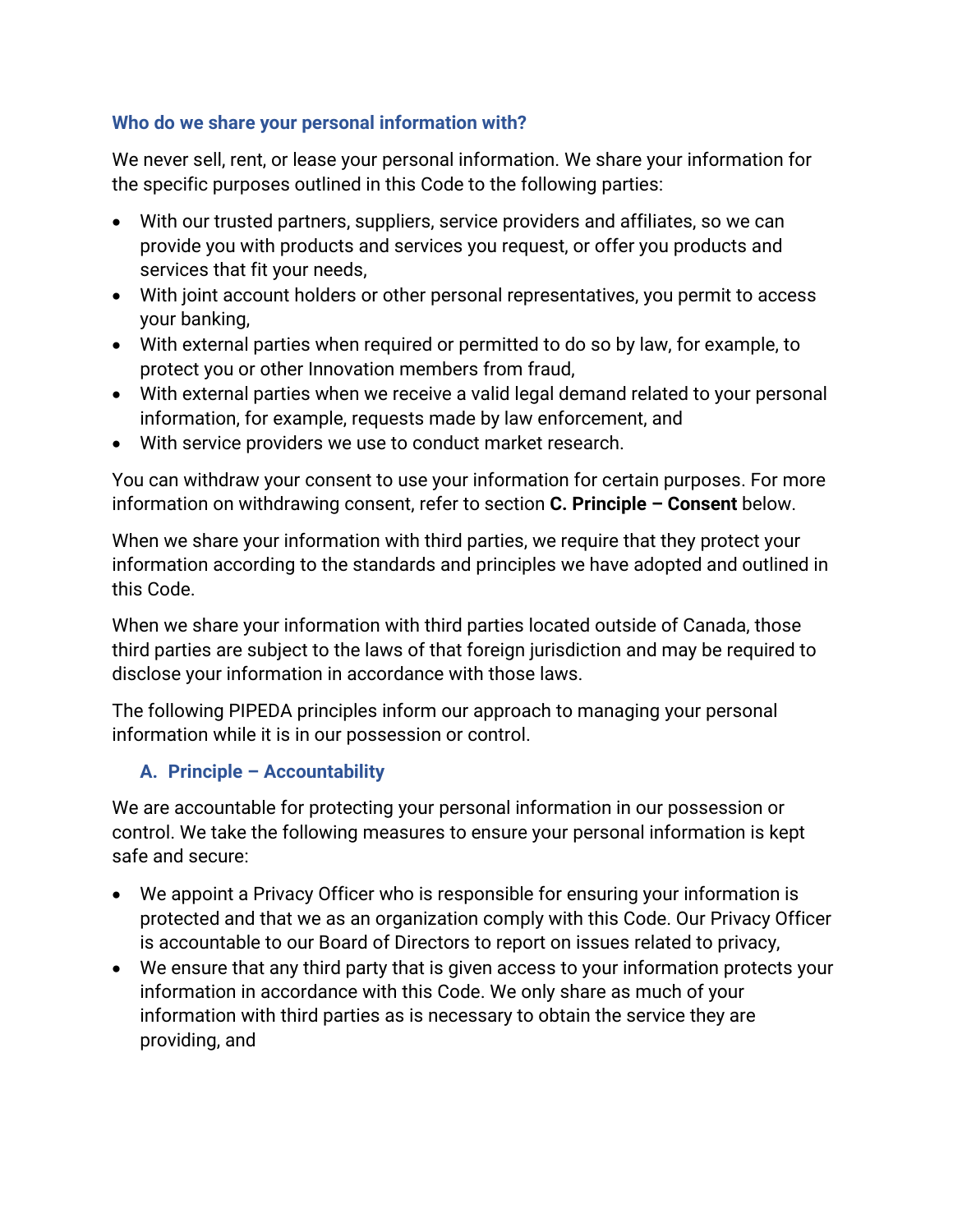• We establish internal processes designed to keep your personal information safe and secure, and implement policies, procedures, and training programs to ensure our staff understand how to protect your personal information.

## **B. Principle – Identifying Purposes**

When we collect your personal information throughout your relationship with us, we will identify the purposes that we collect, use and disclose that information for. We may use or disclose your personal information for any of the following purposes:

- To verify your identity and manage access and security to your services,
- To open, maintain and administer your accounts and provide financial services that meet your needs,
- To understand your financial services needs and eligibility for products and services that we offer,
- To offer and provide you with products and services of ours and our affiliates and service providers,
- To obtain credit reports and evaluate your creditworthiness,
- To contact you about community events, to participate in research or surveys, or to provide you with newsletters and other information that may be of interest to you,
- To protect yourself or others from risk of fraud or other harm,
- To assist in dispute resolution or to respond to questions you may ask us,
- To maintain our member registry as required by applicable legislation, and
- To comply with legal and regulatory requirements.

We will update this Privacy Code and obtain your consent if we intend to use your personal information for any other purpose.

#### **C. Principle – Consent**

We need your consent to collect, use, and disclose your personal information.

When you become an Innovation member, we obtain your consent to collect, use and disclose your personal information in accordance with this Code and the terms and conditions of our Financial Services Agreement and any corresponding Account Agreement. If you do not provide us with certain personal information, or if you elect to withdraw your consent to use certain personal information, we may not be able to provide you with products or services you request.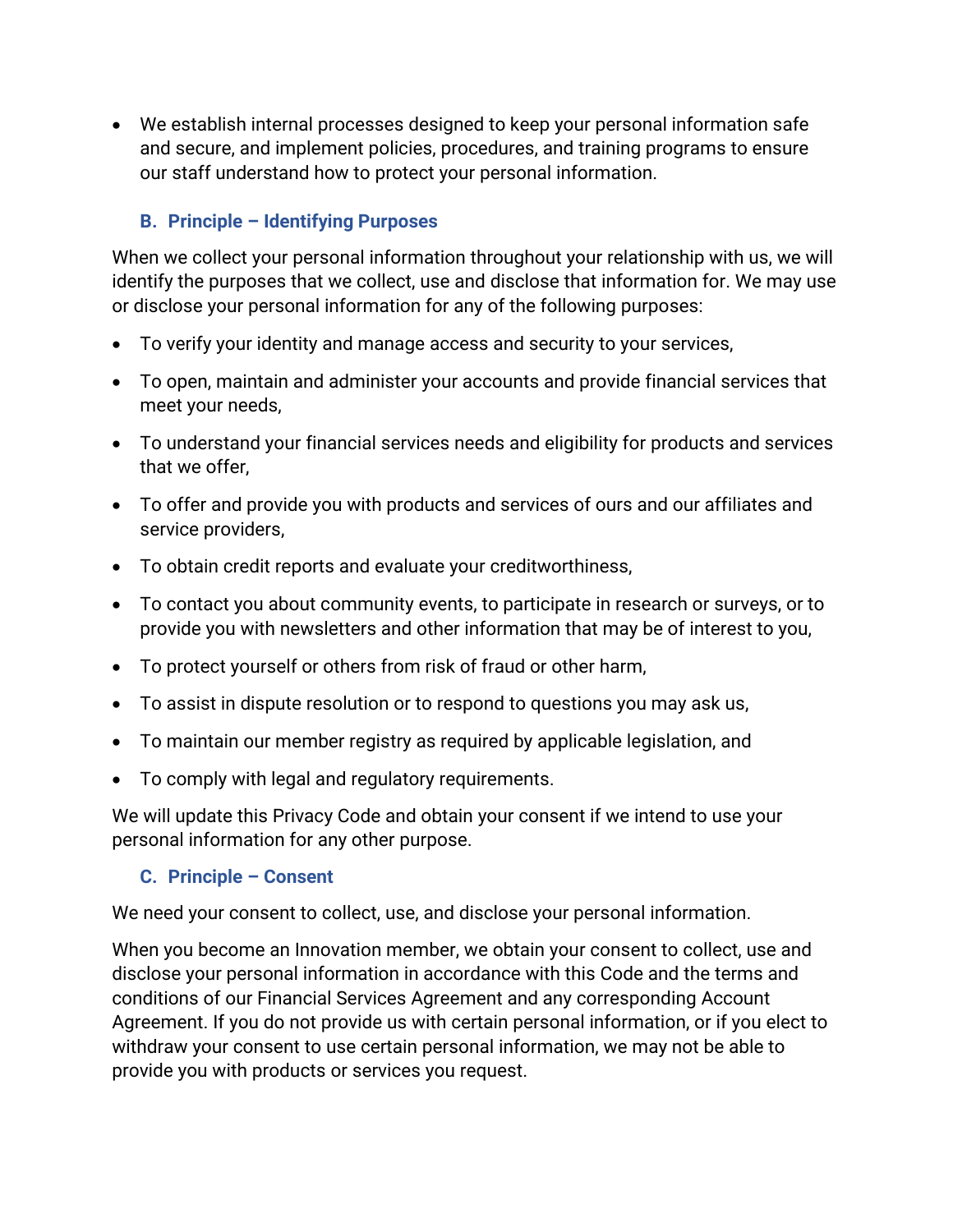You can withdraw your consent to collect, use, and disclose your information in certain circumstances, but in other circumstances you may not be able to withdraw consent. If we are required to use or retain your personal information due to legal or regulatory requirements, you cannot withdraw your consent for that use or disclosure.

For example, we are required by law to provide certain information to the Canada Revenue Agency if you have interest earning products, and you cannot withdraw your consent for us to use your information for that purpose. We may also be required to provide your information to an investigative body if requested, or if we suspect there may be criminal activity in relation to any of your accounts. In these situations, and other similar situations where we are required to disclose your information, we will disclose your information despite the fact you may have withdrawn your consent for other uses.

At any time, you can contact us and let us know you do not consent to us using your information for the following purposes:

- Contacting you about community events and celebrations,
- Contacting you for anonymous feedback about our products and services,
- Sending you Innovation Digest, which is a periodic selection of our top-rated articles and blogs filled with personal insights, life hacks, and ideas to help achieve your financial goals,
- Contacting you with personalized offers, incentives, rewards, and rate updates to help you earn or save money faster, and
- Using your Social Insurance Number (SIN) for credit matching purposes.

If you wish to withdraw consent to use your information for any of those purposes, you can do so through the following methods:

- By contacting our Call Centre
- By visiting or contacting any of our Advice Centres
- By using the unsubscribe link attached to any promotional email or message we send you (except for the use of your SIN)
- By completing our [email preferences form](https://share.hsforms.com/1AYV8mzb5SGqejBctLYm8kgbxjuo)

Until you withdraw your consent, we will use your information for the purposes described in this Code.

## **D. Principle – Limiting Collection**

We only collect information about you to help us provide you with the highest level of financial services or when we are legally required to do so. We will not collect any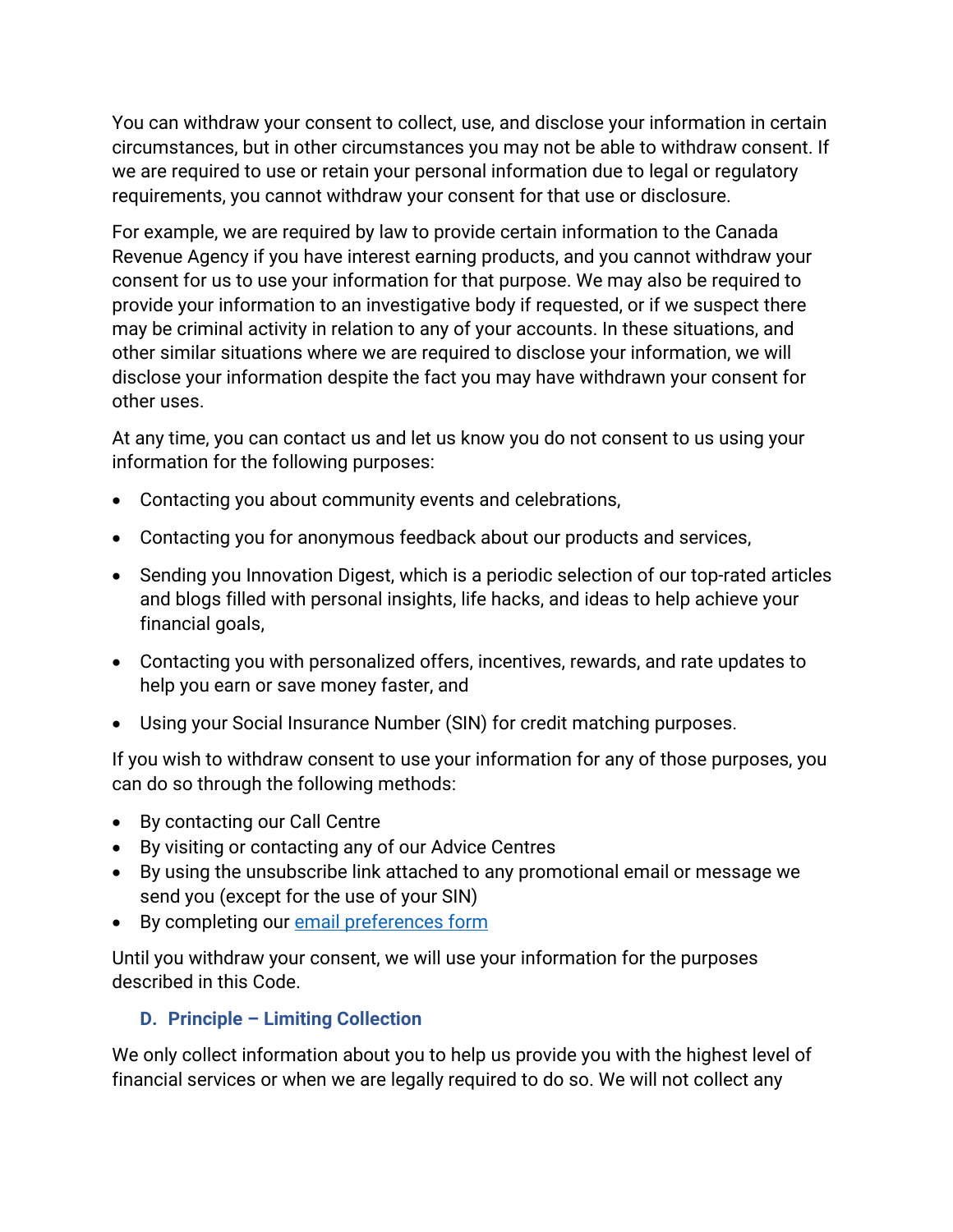information that does not relate to the purposes outlined in section **B. Principle – Identifying Purposes.** 

## **E. Principle – Limiting Use, Disclosure and Retention**

We will only use, disclose, and retain your personal information for the purposes identified in this Code (see **B. Principle – Identifying Purposes**). If we intend to use or disclose your information for a new purpose, we will obtain your consent.

We will only retain your information for as long as necessary to comply with legal and regulatory requirements or to fulfill a legitimate business purpose, after which point it will be removed from our records in accordance with our internal record retention and destruction processes.

## **F. Principle – Accuracy**

We will do our best to keep your personal information up to date. From time to time, we may contact you and request that you update the personal information you have provided us.

You can also update your personal information any time:

- Through your online and mobile banking
- By contacting our Call Centre
- By visiting or contacting any of our Advice Centres

## **G. Principle – Safeguards**

We implement physical and technological safeguards to keep your information safe and secure. These safeguards include but are not limited to:

- Implementing appropriate levels of physical and electronic security for information we keep in our possession, such as limiting access to certain information or areas where information is stored; and
- Careful destruction of your information in our possession when we no longer require it for any legal or business purpose.

When we share your information with third parties, we require they protect your information in accordance with this Code.

#### **H. Principle – Openness**

We provide you with this Code to help you understand how we will handle your personal information. From time to time, we will update this Code. We will notify you when those changes occur, and we will always make the most recent version of the Code available online and in our Advice Centres.